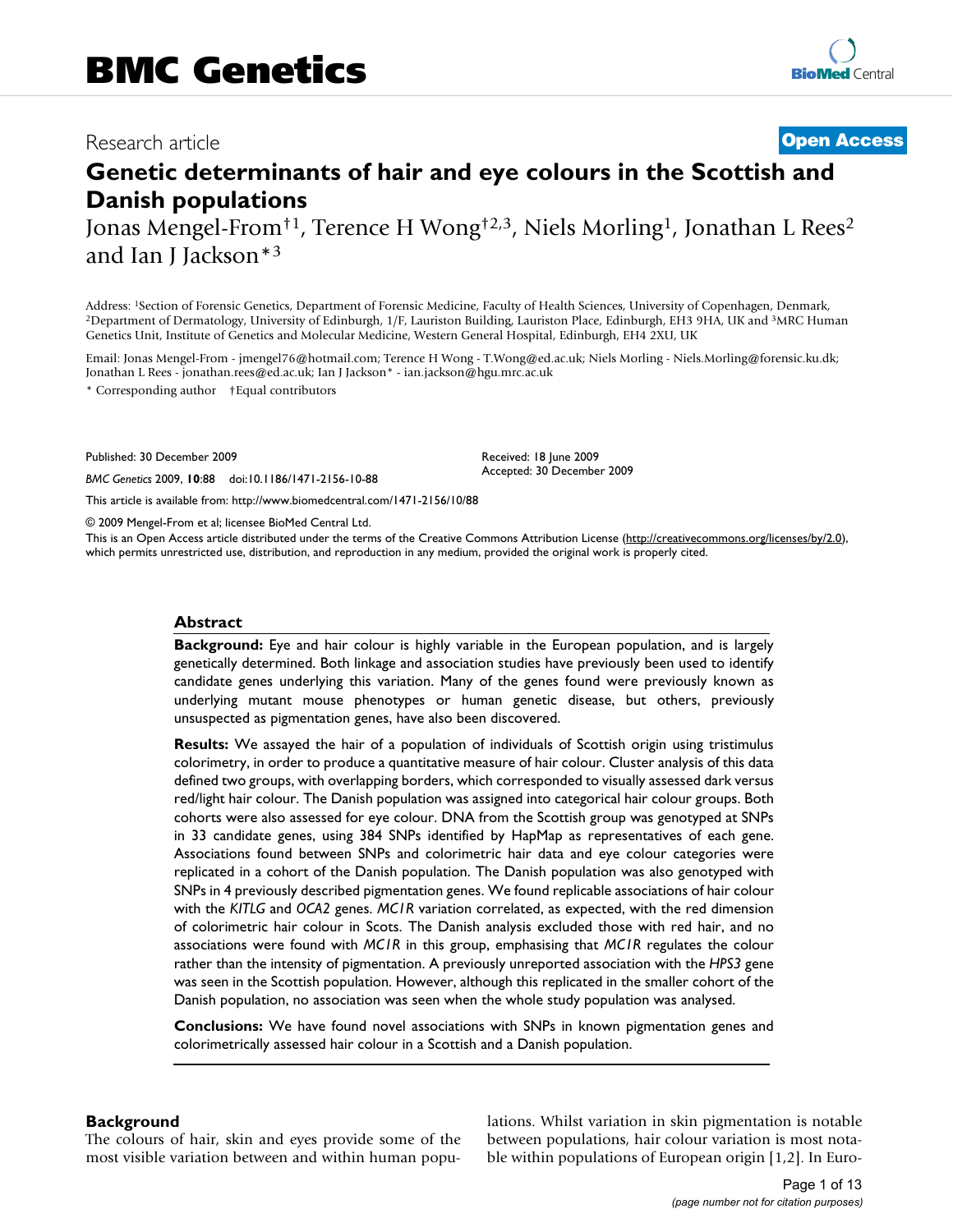peans, genetic factors explain 92% of the variation in hair colour, while most of the rest of the variation is due to environmental influence [2]. Blond and red hair colours are commonly seen variations in Europeans, but are rare in other populations. Both linkage studies in families and genome-wide association studies in populations have identified genetic factors that determine hair and eye colour. Thus, for example, brown eye and hair colour was mapped to chromosome 15 by linkage [3,4] and was also found associated with SNPs in the *OCA2*, and adjacent *HERC2* genes in both whole genome and candidate studies [4][5][6][7][8]. Red hair colour was initially attributed to *MC1R* variation by association studies [9] but the highly penetrant phenotype of some variants subsequently allowed family studies [10]. Presently, more than 70 variations in *MC1R* have been reported [11]. The commonest variants in *MC1R* have been characterised as highly penetrant or low penetrant red hair alleles and classified as *R* or *r*, respectively [12]. Red-haired individuals most commonly are *R*/*R* genotype, and this genotype accounts for as much as 84% of red hair colour, but *R*/*r*, *R*/+ and *r*/*r* genotypes can also result in red hair [12][13][14]. Association analyses between hair colour and SNPs in Europeans have been more informative than linkage analyses and have revealed associations with several genes, most already known from mouse or human pigmentary mutations; *SLC45A2*, *TYR*, *OCA2*, *KITLG, ASIP*, and *TYRP1* but others not previously implicated in pigmentation; *SLC24A4, IRF4* and *TPCN2*  $[4,5,15,16][17]$ . In addition, recently four groups have independently found strong associations between eye colour and polymorphisms in the *HERC2* gene upstream of *OCA2* [5][6][7][8]. These SNPs also have a weak association with hair colour, but there are notably stronger associations with hair colour and haplotypes across the *OCA2* gene itself [4].

The precise mechanisms behind most SNP associations with hair colour are not clear. However, most associations found using whole-genome studies map in or near to genes which are already known to play a role in pigmentation through human, mouse or zebrafish mutations. It is clear that most components of the pigmentation pathway are already known through mutation and disease studies and that subtle changes in expression or function of these genes underlie much of normal pigmentary variation.

On this principle, we have studied associations between 384 tagging SNPs which comprehensively cover 33 candidate genes known to be involved in the pigmentation pathway from mouse and human disease genetics or other studies and hair and eye colour in a Scottish population. Associations with hair colour were followed up in a Danish population using 25 SNPs in regions of four candidate pigmentation genes and hair colour.

# **Methods**

# *The Scottish population*

A total of 133 unselected young adults of ages ranging from 18 to 40 (32 males and 101 females) were recruited from Edinburgh, Scotland. Their hair colour was measured from 6 scalp hair sites: left and right frontal (8 cm superiorly from supraorbital ridge), left and right temple (8 cm laterally from supraorbital ridge), left and right occipital (5 cm laterally from occiput) using tristimulus L\*a\*b\* colorimetry with a Minolta spectrophotometer CM-2600d (Minolta Co., Ltd, Osaka, Japan). Means of triplicate measurements over all sites were taken. Colour was represented as summary values in three dimensions designed to be commensurable with human colour perception: L\*, representing lightness, on a scale of 0-100 where 0 is black and 100 is white; a\*, representing redgreen, on a scale from +60 to -60, where positive values indicate increasing shades of red; and b\*, representing a yellow-blue, on a scale from +60 to -60, with positive values representing increasing shades of yellow. These three values were plotted and intersected into a three dimensional space to give a numerical value for colour. Subjects with dyed hair and/or who were not of north-European origin were excluded from the study. The eyes of the participants were photographed and categorized into blue, grey, green hazel or brown by inspection. Table 1 shows the numbers of subjects by eye colour, pooled to give sufficient statistical power, with their hair colour by observation. From all volunteers, venous blood was collected and

**Table 1: Eye and hair colour of 133 Scots in this study**

|                  | <b>Black hair</b> | <b>Brown hair</b> | Fair hair | <b>Red hair</b> | <b>Totals</b> |
|------------------|-------------------|-------------------|-----------|-----------------|---------------|
| Blue/grey eyes   |                   | 19                | 21        |                 | 50            |
| Brown/hazel eyes | 18                | 31                |           |                 | 58            |
| Green eyes       |                   | $\overline{1}$    | 4         | 6               | 25            |
| Totals           | 23                | 63                | 27        | 20              | 133           |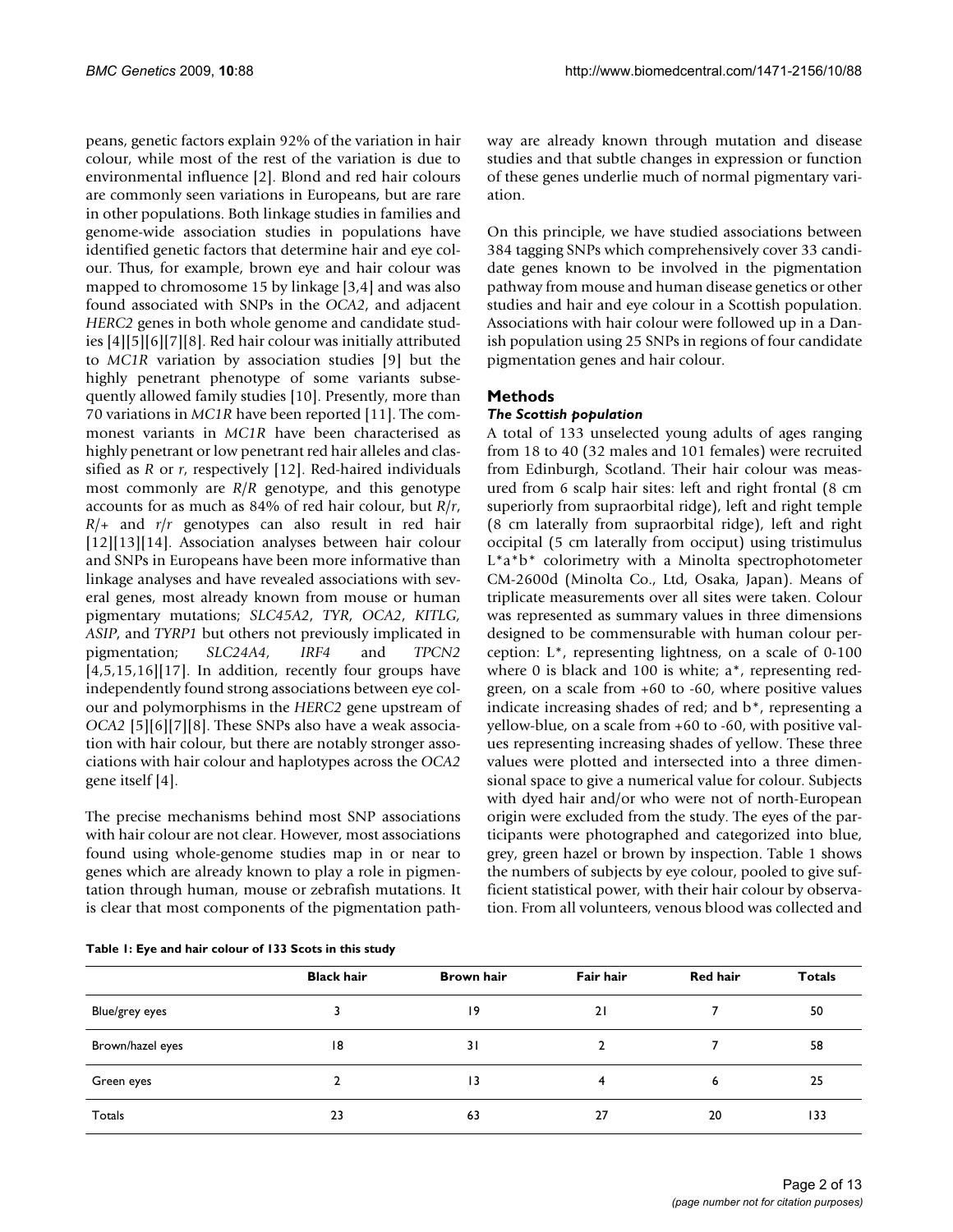DNA was extracted using Nucleon Genomic DNA extraction kit (Tepnel Life Sciences PLC, Manchester, UK). Ethical approval was obtained from the Lothian Regional Ethics Committee, and consent to carry out and publish the study obtained from each subject.

#### *The Danish population*

Unrelated, healthy donors participated and their hair colours categorised as white, light blond, dark blond, brown, black, red or auburn by the same observer. Elderly participants answered by recall of their colour at age 20 years. Data and genotypes from 378 participants with hair colour other than red were analysed with respect to dark or blond hair colour and were tested at 25 SNPs. Initial validation of SNP associations with hair colour in the Scottish population used a subset of participants from the Danish cohort ( $N = 210$ ) with subsequent follow up in the whole sample. The hair colours were classified as dark (dark blond, brown, black) or light (fair, light blond). Table 2 shows the hair and eye colour categories from this population. Participants were asked where their parents or grandparents were born to determine the individual's ancestral origin, and only those of north European ancestry were included. Blood samples were collected from all volunteers and DNA was purified using the QIAamp DNA blood minikit according to the manufacturer protocol (Qiagen). The project was approved by the Danish ethical committee (ref. KF-01-037/03), and consent to carry out and publish the study obtained from each subject.

In this population the sample size of 210 achieves 67% power to detect at  $P = 0.05$  an association with an odds ratio of 1.6 for a SNP with a minor allele frequency of 0.45 (as we see, for example with rs2254913 in *HPS3*)

#### *Candidate genes and SNP selection*

A total of 33 candidate genes were selected which are reported to play a role in pigmentation through melanin biosynthesis, metabolic pathways associated with pigmentation or tanning response or melanocyte biology. The candidate genes were: *ASIP, BLOC1S3, CYP1A2, CYP2C8, CYP4B1, DCT, DTNBP1, ERCC1, ERCC2, ERCC3, ERCC4, ERCC5, ERCC6, ERCC8, GNAS, GPR143,*

**Table 2: Eye and hair colour of 382 Danes in this study**

*HPS1, HPS3, HPS4, HPS5, HPS6, KIT, KITLG, MITF, MYO5A, OCA2, PRKAR1A, SLC24A5, SLC45A2, SOX10, TP53, TYR* and *TYRP1*. SNPs from these and other genes were screened using data from CEU in HapMap, viewed in Haploview, <http://www.hapmap.org>. Tagging SNPs were selected as representatives of the candidate gene as an alternative to analyzing all known SNPs in the candidate genes and to minimize the chance of analysis SNPs in strong linkage disequilibrium with each other.

The choice of SNPs was refined by looking at frequency in the European population and suitability for analysis on the Illumina platform. The Illumina Assay Design Tool was used to refine and eliminate cross hybridisation and improve success rate. SNP selection used design score, design rank, minor allele frequency (MAF) and validation status. MAF, Golden Gate validation status and SNP scores were obtained from Illumina.

# *SNP typing with Illumina microarray (Scots)*

The Illumina GoldenGate microarray system was used for genotyping of the Scottish samples [18]. Typing was performed at the Wellcome Trust Clinical Research Facility, Institute of Genetics and Molecular Medicine, Edinburgh [19].

#### *SNP typing by MALDI-TOF MS (Danes)*

A multiplex PCR with 13 short amplicons was designed to amplify the loci with the selected 13 candidate variations [see Additional file 1, Table S1]. Primer concentrations ranging from 26.7 μM to 66.7 μM [see Additional file 1, Table S2]. The reaction was balanced to obtain equal peak intensities in the MALDI-TOF MS spectra. PCRs and detection by MALDI-TOF MS technology were performed as previously described [14].

# *Sequencing of the* **MC1R** *gene*

Sequencing of *MC1R* was performed as previously published [10]. *MC1R* alleles were classified according to the *R* nomenclature for high penetrance 29insA, D84E, R142H, R151C, R142 R160W and D294H. The low penetrance alleles V60L and V92M were classed as *r* [12,20].

|                  | Black/brown/dark blond hair | Light blond/fair hair | Red/auburn hair | <b>Totals</b> |
|------------------|-----------------------------|-----------------------|-----------------|---------------|
| Blue/grey eyes   | Ш                           | 146                   |                 | 268           |
| Brown/hazel eyes | 51                          | 4                     |                 | 69            |
| Green eyes       | 28                          | 15                    |                 | 45            |
| Totals           | 190                         | 175                   | 17              | 382           |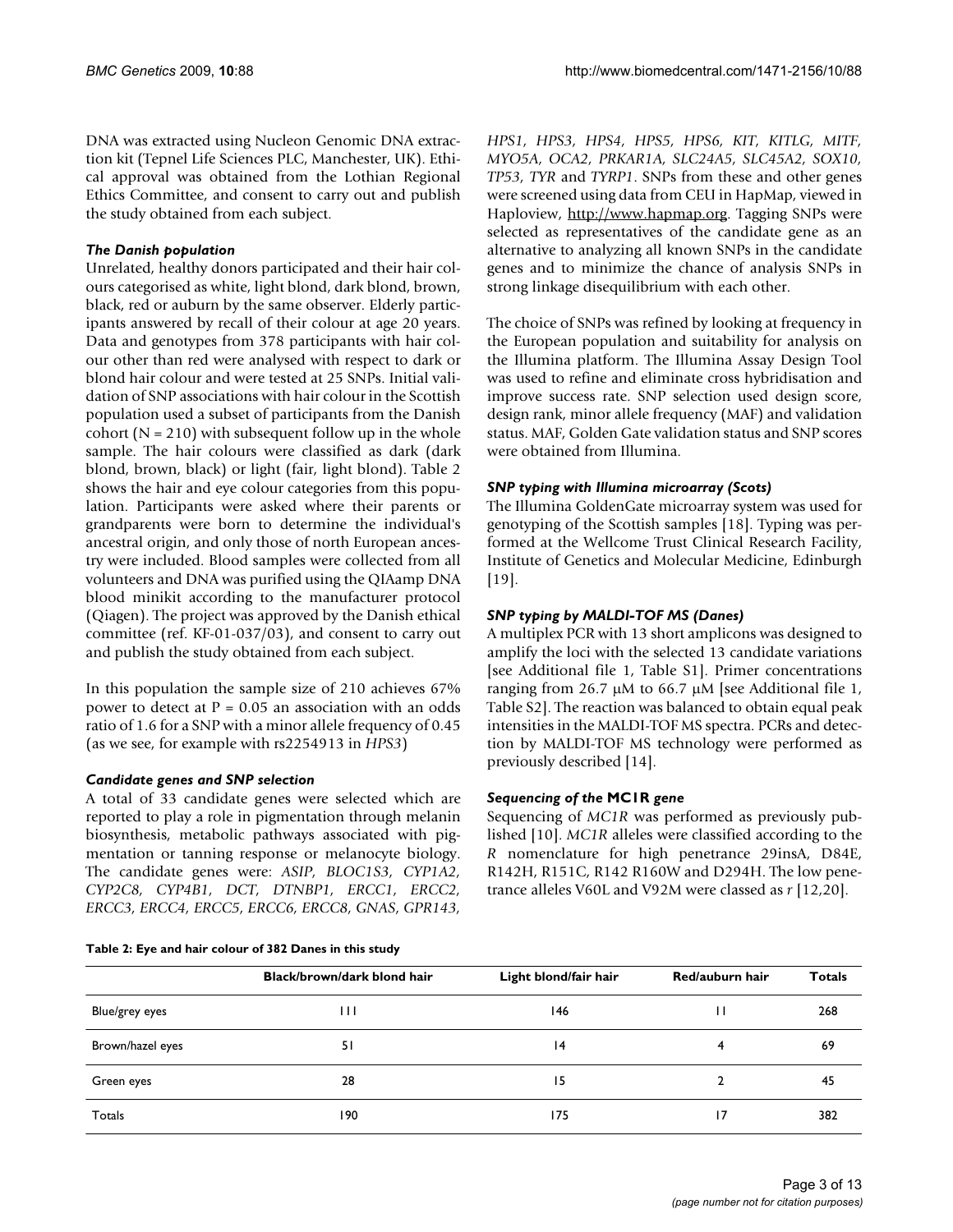#### *Statistical analysis*

Allele frequencies of categorical data were analysed using Fisher's exact test and odds radios. Quantitative values were analysed using linear regression on SNP allelic counts and SNP effects tested by Walds test using Plink v0.99 [21]. All P-values were corrected by using empirical (adaptive) permutation with standard settings or by using Bonferroni single-step adjusted p-values. Analysis of variance (ANOVA), cluster analysis and discriminant analysis were performed with SYSTAT® v.11. Kruskal-Wallis one way analysis of variance was used to test for differences between male and female a\* values. Linkage disequilibrium (D' and R2) was calculated using Haploview 4.0 [22].

#### **Results**

# *Quantitative measure of hair colour*

We measured hair colour in the Scottish population using tristimulus colorimetry, which assigns three values; L\* assays the light/dark axis,  $a^*$  measures red/green and  $b^*$ indicates yellow/blue. Figure 1 shows all individuals plotted against each pair of parameters ( $L^*$  vs  $a^*$ ,  $L^*$  vs  $b^*$  and a\* vs b\*), The values are clearly correlated, as previously reported [23]. The measured hair colours showed L\* values ranging from 16.42 to 53.20 (within a maximum range of 0 to 100, where higher values are lighter). The a\* values ranged from 0.88 to 12.74 and b\* values from 0.97 to 19.51 (where positive values indicate increasing red and yellow colour respectively). When viewed plotted in 3 dimensions, against each parameter simultaneously, (Figure 2A) the individual hair colours are distributed in a triangular pattern where individuals with brown hair colour had low L\*, a\* and b\* values and red haired individuals had high a\* and b\* values and midrange L\* values. Individuals with blond hair colour had midrange a\* and high b\* and L\* values. A similar hair colour distribution was previously described [23]. Cluster analysis in two groups of the quantitative measures of hair colour defined a group with dark hair colour with 95% confidence intervals L\*(16.90;29.80), a\* (1.29;6.31) and b\* (1.51;10.99) which was separated from the red/light hair colour group  $L^{*}(26.61, 48.61)$ , a<sup>\*</sup>  $(2.31, 11.01)$  and b<sup>\*</sup>  $(9.72, 19.87)$ , but the groups had merging borderlines at all three dimensions L\*(26.61-29.80)/a\*(2.31-6.31)/b\*(9.72- 10.99). Cluster analysis with more than two groups did not correlate with groups as defined by visual inspection. A gender deviation was observed. In females ( $N = 85$ ), the  $a^*$  values were significantly higher than for males (N = 23)  $p = 0.018$ ,  $R^2 = 0.05$  (Figure 2B). The mean female a<sup>\*</sup> value is 4.67 and mean male is 3.39. Using a nonparametric test to test for differences, Kruskal-Wallis chi-squared analysis gives a P value of 0.003.

Discriminant analysis showed that the hair colours assigned as blond by inspection were correctly assigned in 85% ( $N = 22$ ) of the individuals, whereas dark (black, brown) was correctly assigned in 94% ( $N = 61$ ). Red hair



#### Figure I

**L\*(dark/light) a\*(red) b\*(yellow) values (hair colour) measured by tristimulus colorimetry in 107 Scots from Edinburgh. Each individual is plotted as L\* vs a\* (top), L\* vs b\* (middle) and a\* vs b\* (bottom)**.

colour was correctly assigned in 86% ( $N = 6$ ) of the individuals whereas auburn hair colour was classified correctly in only 22% ( $N = 2$ ) and alternatively defined as either blond ( $N = 1$ ), brown ( $N = 3$ ) or red ( $N = 3$ ).

Chi-square analysis of the hair and eye colour categories (Table 1 and 2) indicates that these are not independent and blue/grey eyes are more often found with fair or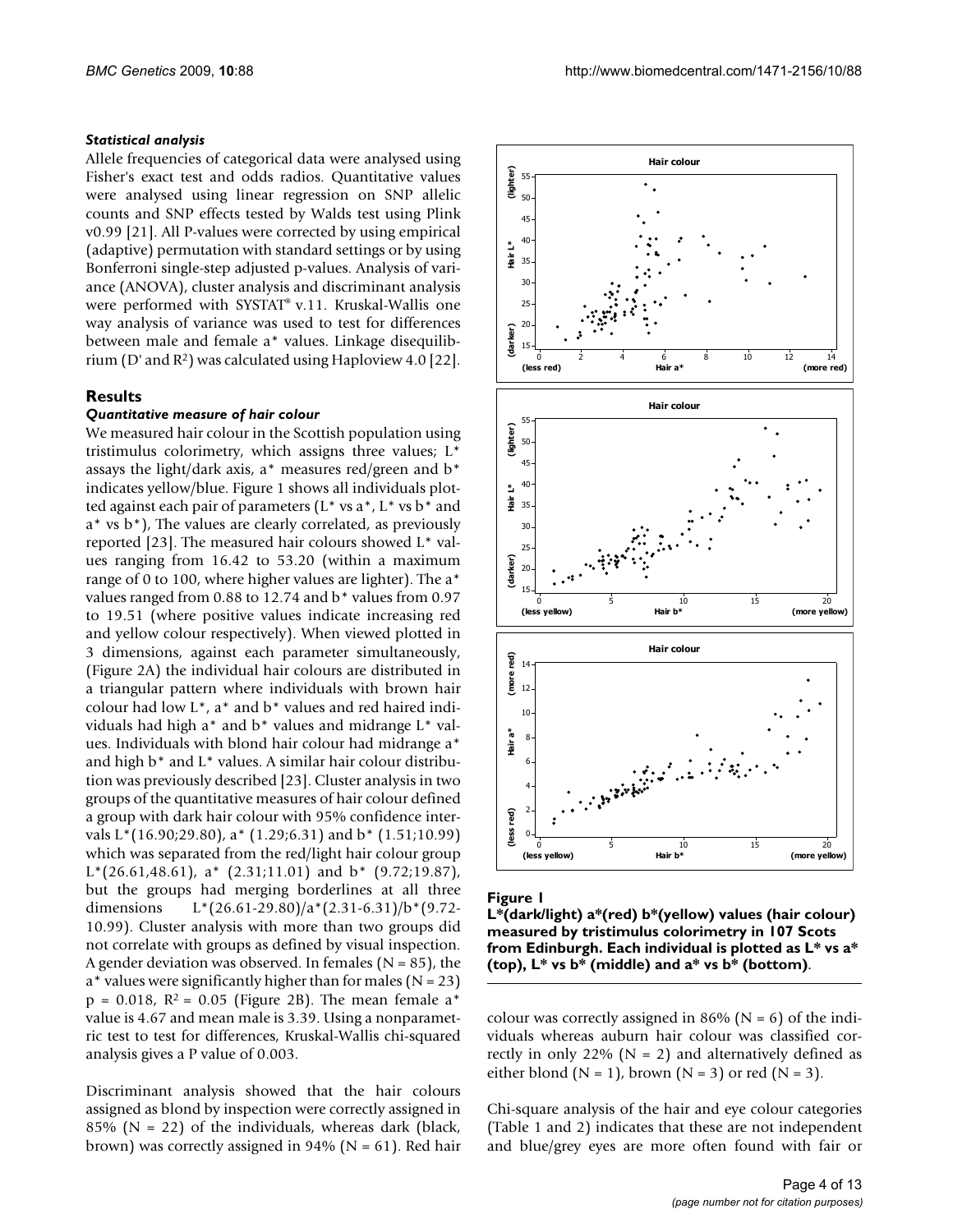blond hair and brown/hazel eyes with dark hair. (Scots,  $X^2 = 34.41$ , 9 d.o.f., P < 0.001; Danes,  $X^2 = 29.33$ , 6 d.o.f.,  $P < 0.001$ )

# *SNP Associations with Hair and Eye Colour*

107 individuals from the Scottish cohort were typed at 384 SNPs from 33 genes. Choice of SNPs was guided by HapMap so that each gene was represented by tagging SNPs. In addition the *MC1R* gene was sequenced from each individual and any variants found categorised as *R* (high penetrant red hair) or *r* (low penetrant red hair). Associations between SNPs and quantitative tristimulus values were examined using linear regression and p-values for putative associations were corrected using permutation or by Bonferroni adjustment. Table 3 shows SNPs in 11 genes in which SNPs were found with adjusted p-values of <0.05. Associations of the same 384 SNPs with eye colour were also analysed in the same 107 Scottish individuals, using Fisher's exact test on the categorical data (Table 4). All association data is tabulated in additional material [see Additional file 2]. The Danish population was initially typed at SNPs in 4 genes previously indicated to have associations with hair colour (*SLC45A2*, *HERC2*, *OCA2* and *MC1R*) across 378 individuals, and associations tested with dark versus light hair (Table 5). A subset of 210 Danes was further analysed to follow up significant associations found in the Scottish population (Table 6). The size of these sample populations mean that for alleles of low frequency the power to detect associations is limited, unless the effect is large.

# *The* **KITLG** *gene and hair colour*

In the Scottish population, the three SNPs, rs1492354 (p  $= 0.0009$ ), rs1907702 (p = 0.018) and rs10777129 (p = 0.007) located in intron 1 of the *KITLG* gene were significantly associated with hair colour (Table 3). Of the three SNPs, the rs1492354 AG genotype showed the highest contribution to both the red hair colour dimension a\* values ( $P < 0.001$ ,  $R^2 = 0.119$ ) and the yellow hair colour dimension  $b^*$  values (p = 0.001, R<sup>2</sup> = 0.103), the latter value was significant when uncorrected by permutations. The L\* axis also showed a trend towards lighter hair colour associated with the A genotype, although this is not statistically significant (Figure 3). Associations were also found between hair colour (a\* values) and the two other intron 1 SNPs, rs1907702 and rs10777129. All three SNPs are in linkage disequilibrium in the population, with D' and  $r^2$  values as follows: rs1492354 and rs1907702 (D' = 1.0,  $r^2$  = 0.33), rs1492354 and rs10777129 (D' = 0.88, r<sup>2</sup>  $= 0.74$ , rs1907702 and rs10777129 (D' = 1.0, r<sup>2</sup> = 0.34)

When retyped in the Danish population, the SNPs rs10777129 ( $p = 0.02$ , OR = 3.0) and rs1492354 A ( $p =$ 0.04,  $OR = 2.5$ ) were significantly associated with light hair colour (Table 4). In both the Scottish and the Danish populations, the alleles associated with lighter colour had similar low frequency (rs1492354: 0.08 and rs10777129: 0.07), and given the sample sizes only one homozygote rs10777129 GG was observed, in a Dane.

# *The* **OCA2** *gene and eye and hair colour*

SNPs in or close to the *OCA2* gene have been reported to be associated with hair and eye colour. However, reported associations are with different regions of the gene; including coding variations and SNPs within the adjacent *HERC2*. In the Scottish population, associations between eye colour and tagging SNPs were found for SNPs in introns 1, 2, 4, 6, 16, 18 and 23 of *OCA2* (Table 4). Associations with hair colour were also found for some of these same SNPs, and others, located in introns 1, 2, 4, 5, 19 and 23 (Table 3). The intron 1 SNPs rs7495174 (p = 0.02,  $R^2 = 0.051$ ) and rs7174027 (p = 0.005,  $R^2 = 0.075$ ) were associated with the L\* values, whereas SNPs in intron 2, 4, 5 and 19 were associated exclusively or more strongly with the a\* values. The majority of SNPs associated with hair colour were located in intron 23 and SNPs in this intron were associated with both a\* and L\* values. The markers with the highest correlation were found in intron 23 for rs6497233 ( $p = 0.0004$ ,  $R^2 = 0.116$ ) and rs11631195 (p = 0.0002,  $R^2$  = 0.126) (Table 3). Subsequently, analysis of variance of the rs11631195 AA versus the AG and GG collapsed genotypes showed significant association on the black/white dimension  $L^*$  value (p = 0.001,  $R^2 = 0.094$ , the red dimension, a\* value (p = 0.009,  $R^2$  = 0.064) and the yellow dimension,  $b^*$  value (p  $= 0.001$ ,  $R^2 = 0.107$ ). LD analysis of the data reveals that in this population the SNPs in introns 1 to 5 are in linkage disequlibrium, as are those in introns 19 to 23 (data not shown). Thus there appears to be two separate regions of association with hair and eye colour in the OCA2 gene.

As we and others have previously published, a SNP in a putative regulatory element for *OCA2*, located about 20 kb upstream within the *HERC2* gene, is associated with eye colour [4][5][6,7] and hair colour [4]. In the Danish population ( $N = 378$ ) analysed here, a significant association was also observed between dark hair colour and SNPs in *HERC2* (rs916977, rs1129038, rs2238289 and rs7170852) ( $p = 2.0 \times 10^{-6} - 8.3 \times 10^{-5}$ , OR = 3.5-4.0). However, the *OCA2* coding SNPs R419Q (rs1800407) and R305W (rs1800401) were not significantly associated with hair colour (Tables 5), although the minor allele frequencies were low (0.04 for each) which limits the power to detect associations in populations of this size.

# *The MC1R gene and hair colour*

Sequence variations in *MC1R* in the Scottish population were categorized into the two allelic groups *R* and *r*. The *R* group was significantly associated ( $p = 2.0 \times 10^{-6}$ , single step adjusted Bonferroni corrections) with high correlation with a\*-values ( $R^2$  = 0.317) that are characteristic of red hair colour. The *MC1R* '*r*' group was significantly asso-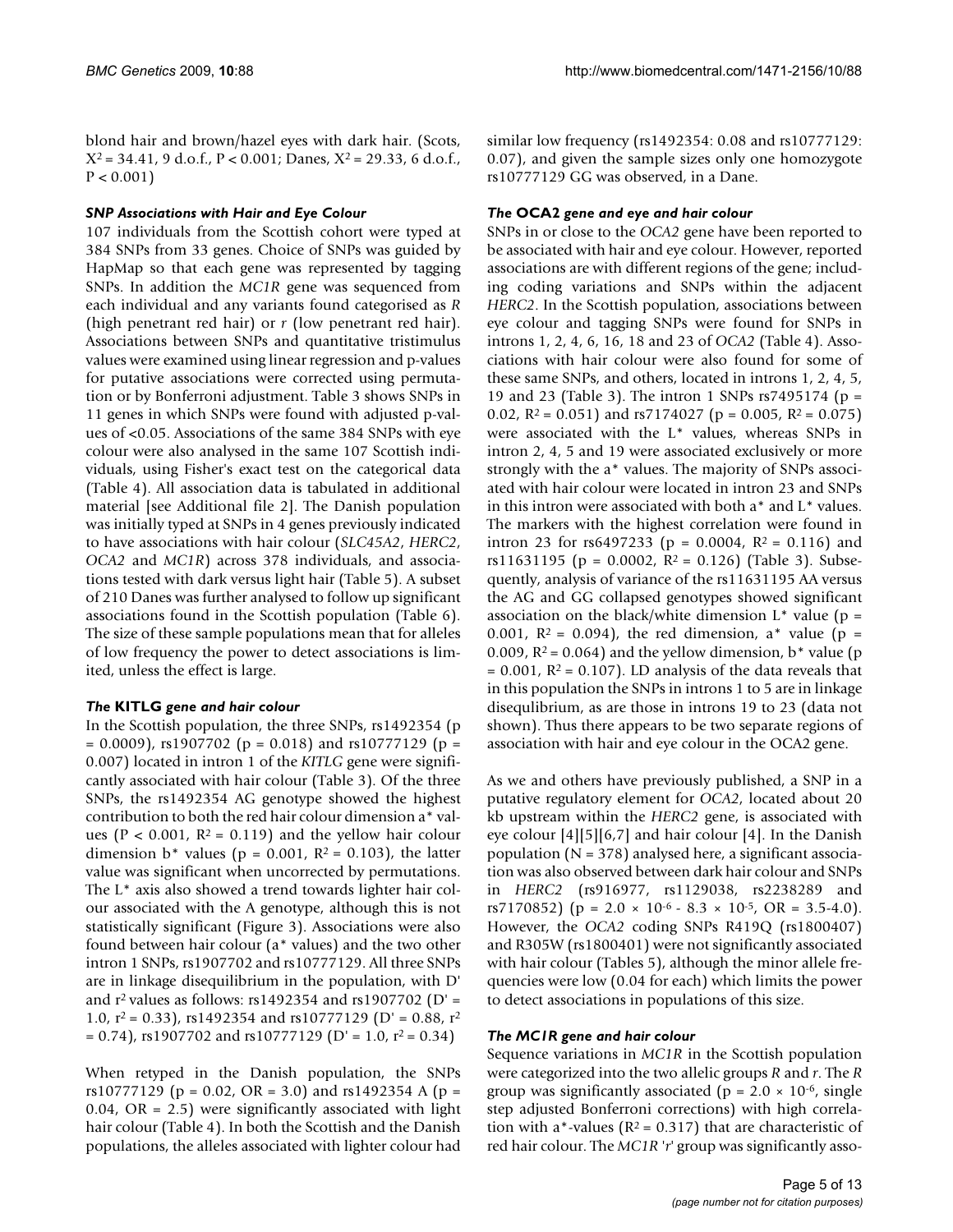|                                              | Table 3: Associations between SNP alleles with minor allele frequencies and quantitative measures of the hair colours ( $L^*a^*b^*$ values) |
|----------------------------------------------|---------------------------------------------------------------------------------------------------------------------------------------------|
| with $P < 0.05$ in 107 Scots from Edinburgh. |                                                                                                                                             |

| Gene          | Chr.            | <b>Positiona</b>       | <b>SNP</b>            | Min.<br>allele | <b>MAF</b> <sup>b</sup> | $L^*$<br>p-value | $L^*$<br>$\mathbf{R}^2$ | $a^*$<br>p-value    | $a^*$<br>R <sup>2</sup> | $b*$<br>p-value  | $b*$<br>$\mathbb{R}^2$ | Hair colour  |
|---------------|-----------------|------------------------|-----------------------|----------------|-------------------------|------------------|-------------------------|---------------------|-------------------------|------------------|------------------------|--------------|
| HPS3          | 3               | $Int$ $I$ . $I$        | rs4681169             | A              | 0.30                    |                  |                         | 0.046               | 0.039                   |                  |                        | Dark         |
|               |                 | Int I.2                | rs16861514            | T              | 0.15                    |                  |                         | 0.043               | 0.039                   |                  |                        | Dark         |
|               |                 | Int 6                  | rs16861552            | C              | 0.33                    |                  |                         | 0.021               | 0.054                   |                  |                        | Dark         |
|               |                 | Int 8                  | rs6785780             | т              | 0.41                    |                  |                         | 0.003               | 0.079                   |                  |                        | Red/Light    |
|               |                 | Int I3                 | rs7636389             | A              | 0.07                    |                  |                         | 0.026               | 0.049                   |                  |                        | Red/Light    |
| <b>DTNBPI</b> | 6               | Exon 10<br>(S272P)     | rs I 7470454          | A              | 0.05                    | 0.011            | 0.060                   |                     |                         | 0.011            | 0.044                  | Light        |
| <b>TYRPI</b>  | 9               | Int 6                  | rs17346161            | T              | 0.06                    |                  |                         | 0.046               | 0.037                   |                  |                        | Red/Light    |
| ERCC6         | $\overline{10}$ | Int <sub>5</sub>       | rs1018603             | C              | 0.11                    | 0.041            | 0.041                   |                     |                         | 0.041            | 0.038                  | Dark         |
|               |                 | Int 9                  | rs4253162             | A              | 0.07                    | 0.011            | 0.058                   |                     |                         | 0.011            | 0.060                  | Dark         |
| KITLG         | 12              | $Int$ $I.I$            | rs1492354             | A              | 0.07                    |                  |                         | 0.0009d             | 0.119                   |                  |                        | Red/Light    |
|               |                 | Int I.2                | rs1907702             | G              | 0.20                    |                  |                         | 0.018               | 0.05                    |                  |                        | Red/Light    |
|               |                 | $Int$ $I.3$            | rs10777129            | A              | 0.08                    |                  |                         | 0.007               | 0.06                    | 0.043            | 0.080                  | Red/Light    |
|               |                 |                        | rs7495174             |                |                         |                  |                         |                     |                         |                  |                        |              |
| OCA2          | 15              | $Int$ $I.I$<br>Int I.2 | rs7174027             | G<br>A         | 0.05<br>0.06            | 0.02<br>0.005    | 0.051<br>0.075          |                     |                         | 0.024<br>0.005   | 0.040<br>0.060         | Dark<br>Dark |
|               |                 |                        |                       |                |                         |                  |                         |                     |                         |                  |                        |              |
|               |                 | Int 2.1                | rs12442147            | C              | 0.11                    | 0.03             | 0.041                   | 0.010               | 0.066                   | 0.03             | 0.065                  | Dark         |
|               |                 | Int 2.2                | rs12324648            | A              | 0.07                    |                  |                         | 0.019               | 0.057                   |                  |                        | Dark         |
|               |                 | Int 2.3                | rs1470608             | A              | 0.10                    |                  |                         | 0.012               | 0.063                   |                  |                        | Dark         |
|               |                 | Int <sub>4</sub>       | rs3794604             | A              | 0.08                    |                  |                         | 0.031               | 0.042                   |                  |                        | Dark         |
|               |                 | Int <sub>5</sub>       | rs749846              | A              | 0.11                    |                  |                         | 0.025               | 0.054                   |                  |                        | Dark         |
|               |                 | Int 19                 | rs1375166             | A              | 0.20                    |                  |                         | 0.046               | 0.039                   |                  |                        | Dark         |
|               |                 | Int 23.1               | rs2311470             | C              | 0.50                    |                  |                         | 0.005               | 0.073                   |                  |                        | Dark         |
|               |                 | Int 23.2               | rs   1858340          | A              | 0.44                    |                  |                         | 0.016               | 0.053                   |                  |                        | Red/Light    |
|               |                 | Int 23.3               | rs6497235             | A              | 0.50                    | 0.03             | 0.050                   | 0.006               | 0.069                   | 0.03             | 0.063                  | Light        |
|               |                 | Int 23.4               | rs11074306            | A              | 0.41                    |                  |                         | 0.024               | 0.048                   |                  |                        | Dark         |
|               |                 | Int 23.5               | rs6497233             | т              | 0.41                    | 0.02             | 0.053                   | 0.0004e             | 0.116                   | 0.021            | 0.098                  | Light        |
|               |                 | Int 23.6               | rs17674017            | G              | 0.42                    |                  |                         | 0.005               | 0.073                   |                  |                        | Red/Light    |
|               |                 | Int 23.7               | rs1498509             | C              | 0.49                    |                  |                         | 0.010               | 0.060                   |                  |                        | Dark         |
|               |                 | Int 23.8               | rs11631195            | A              | 0.37                    | 0.004            | 0.079                   | 0.0002 <sup>d</sup> | 0.126                   | 0.0037c          | 0.130                  | Light        |
|               |                 | Int 23.9               | rs3947367             | G              | 0.29                    | 0.012            | 0.059                   |                     |                         | 0.012            | 0.039                  | Light        |
|               |                 | Int 23.10              | rs   1637518          | G              | 0.35                    | 0.014            | 0.051                   | 0.009               | 0.064                   | 0.014            | 0.078                  | Light        |
|               |                 | Int 23.11<br>Int 23.12 | rs989869<br>rs1603784 | C<br>A         | 0.38<br>0.23            | 0.008<br>0.007   | 0.063<br>0.063          |                     |                         | 0.0077<br>0.0069 | 0.053<br>0.041         | Dark<br>Dark |
|               |                 |                        |                       |                |                         |                  |                         |                     |                         |                  |                        |              |
| MYO05         | 15              | $Int$ $I.I$            | rs1615028             | C              | 0.17                    | 0.046            | 0.037                   |                     |                         |                  |                        | Light        |
|               |                 | Int I.2                | rs1724593             | ${\mathsf G}$  | 0.15                    | 0.012            | 0.059                   |                     |                         | 0.012            | 0.066                  | Light        |
|               |                 | $Int$ $I.3$            | rs7176061             | C              | 0.48                    | 0.046            | 0.041                   |                     |                         |                  |                        | Dark         |
|               |                 | Int <sub>2</sub>       | rs1724625             | $\mathsf{T}$   | 0.30                    | 0.036            | 0.044                   |                     |                         |                  |                        | Light        |
|               |                 | Int <sub>5</sub>       | rs1724630             | G              | 0.21                    | 0.049            | 0.039                   |                     |                         | 0.049            | 0.040                  | Light        |
|               |                 | Int <sub>9</sub>       | rs1632403             | $\mathsf T$    | 0.08                    | 0.042            | 0.039                   |                     |                         | 0.042            | 0.049                  | Light        |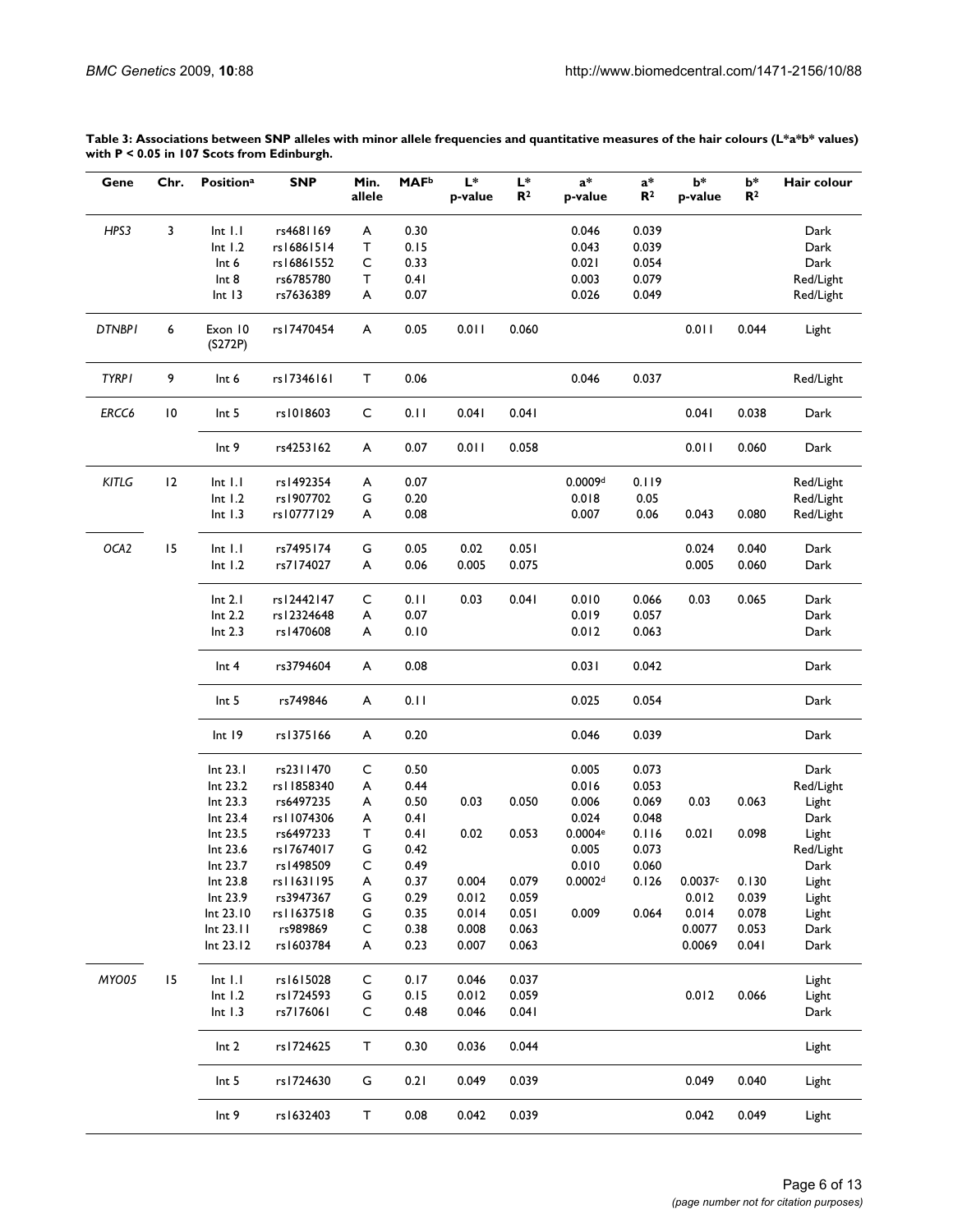| <b>MCIR</b>    | 16 | Exon<br>Exon     | R.<br>r    | None<br>None | 0.21<br>0.23 |       |       | $2.00 \times 10^{-6c}$<br>0.005 | 0.317<br>0.07 | 0.047c | 0.156 | Red<br>Dark/Light |
|----------------|----|------------------|------------|--------------|--------------|-------|-------|---------------------------------|---------------|--------|-------|-------------------|
| <b>PRKARIA</b> | 17 | Int <sub>2</sub> | rs2952275  | T.           | 0.36         | 0.047 | 0.036 |                                 |               |        |       | Light             |
|                |    | 5' UTR           | rs8080306  | C            | 0.27         | 0.021 | 0.047 |                                 |               |        |       | Light             |
| <b>GNAS</b>    | 20 | Int <sub>3</sub> | rs2295583  | т            | 0.28         | 0.03  | 0.43  |                                 |               |        |       | Light             |
|                |    | Int <sub>5</sub> | rs3730168  | A            | 0.41         | 0.015 | 0.052 |                                 |               |        |       | Dark              |
|                |    | Int 6            | rs919197   | т            | 0.43         | 0.006 | 0.07  |                                 |               | 0.0062 | 0.059 | Light             |
| HPS4           | 22 | Int <sub>2</sub> | rs9613187  | т            | 0.11         | 0.012 | 0.059 |                                 |               | 0.012  | 0.037 | Light             |
|                |    | Int <sub>5</sub> | rs17401652 | т            | 0.10         |       |       | 0.028                           | 0.047         |        |       | Red/Light         |

**Table 3: Associations between SNP alleles with minor allele frequencies and quantitative measures of the hair colours (L\*a\*b\* values) with P < 0.05 in 107 Scots from Edinburgh.** *(Continued)*

a: Intron (Int), Exon or Untranslated region (UTR) position in the gene

b: Minor allele frequency (MAF)

c: Significant using Bonferroni correction. Other  $L^*$ , a<sup>\*</sup> and  $b^*$  values were corrected using empirical permutations

d: Significant using False Discovery Rate correction

ciated with low a\*-values ( $p = 0.005$ ,  $R^2 = 0.007$ ) when *R* and consensus sequences were collapsed. Analysis of variance of the *MC1R R*/*R* genotype showed significant association for both the red dimension,  $a^*$  value ( $P < 0.001$ ,  $R^2$  = 0.367) and the yellow dimension, b\* value (P < 0.001,  $R^2$  = 0.163). No association was seen with the L<sup>\*</sup>, light-dark, dimension. In addition, the Danish population excluded individuals with red hair, which permitted an analysis of association between individual *MC1R* variants and light hair. No association was seen, reinforcing the notion that *MC1R* affects the colour but not the intensity of hair pigmentation.

# *The* **HPS3** *gene and hair colour*

We initially identified in the Scottish population a hitherto unreported association between the *HPS3* gene and the red/yellow colour axes. Five SNPs (rs4681169, rs16861514, rs16861552, rs6785780 and rs7636389), all in LD in this population, were significantly associated with the red dimension  $a^*$  value of which rs6785780 (p = 0.003,  $R^2$  = 0.079) was the most strongly associated (Table 3). When replicated initially in a subset  $(N = 210)$  of the Danish population, the association between the rs6785780 T allele and light hair colour was also significant ( $p = 0.04$ ,  $OR = 1.6$ ) (Table 4). However, an extended analysis of this SNP on the larger  $(N = 378)$  Danish population failed to find an association. Our data do not, therefore, support a role for *HPS3* in hair colour variation, but suggest that it may be worth further investigation.

# *The* **TYR** *and* **SLC45A2** *genes and hair colour*

SNPs within the tyrosinase (*TYR*) and the *SLC45A2* (*MATP*)genes have previously been shown to associate with hair colour [15,16]. We therefore paid particular attention to these genes in our populations. The SNP rs12421746 in the *TYR* gene was significantly associated with blond hair colour in the Danish population  $(p =$ 0.04,  $OR = 3.1$ ) (Table 6), but we did not replicate this association with any of the colorimetric values in the Scottish population. In the Scottish population, the minor allele frequency in *TYR* was 0.012 while it was 0.04 in the Danish population. Again this low allele frequency will restrict the ability to detect small effects in a population sample of the size studied here.

Likewise, no statistically significant association was observed between tagging SNPs in *SLC45A2* and hair colour in the Scottish population, whereas in the Danish population ( $N = 378$ ), the one coding SNP rs16891982 (F374L) ( $p = 0.005$ ,  $OR = 7.0$ ) was associated with dark hair colour (Table 5).

# **Discussion**

We have used quantitative hair colour on a tristimulus  $L^*$ , a\* and b\* scale not only to associate genetic markers to hair colour, but also to evaluate the accuracy of the inspected hair colours. The two clusters of light or dark hair colour based on colorimetric analysis were well separated and good correlation was observed between inspections (88-94%) and quantitative hair measures. Further sub-classification of these groups did not satisfactorily correlate with the groupings. Shekar and co-workers observed 97% correct classification in two groups whereas only 73.1% were correctly assigned using observer reported colour in six groups [2]

In total, robust associations between hair colour and five genes *MC1R, KITLG, TYR, OCA2* and *SLC45A2* were observed. SNPs in or close to all of these have previously been reported by others as showing associations.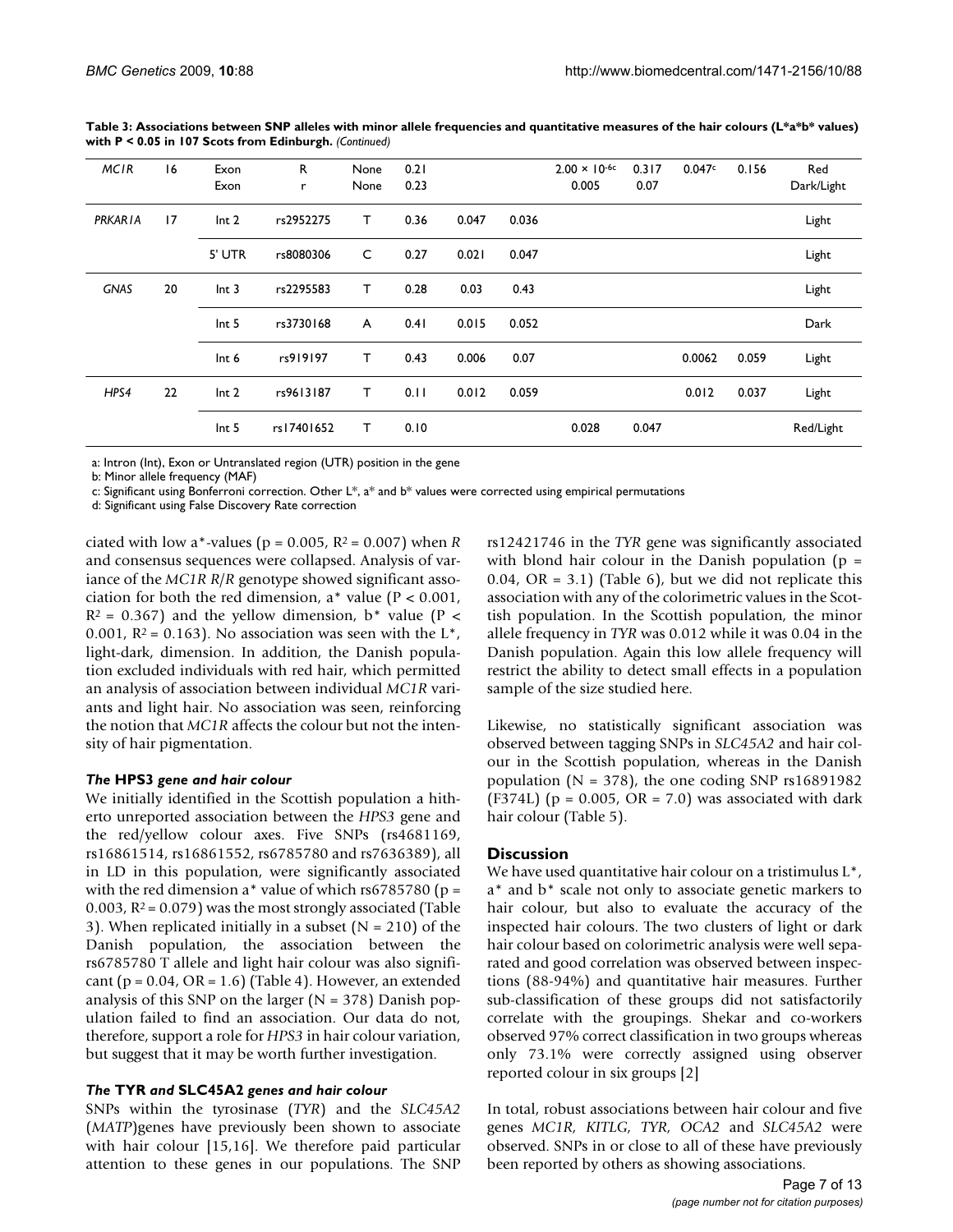| Gene          | Chr             | <b>SNP</b>               | position <sup>a</sup> Min A MAF <sup>b</sup> |        |              | <b>Ranked Eye colours</b> |                                | <b>Shades</b> |                 | <b>Brown vs blue</b> |                 | <b>Brown vs other</b> |  |
|---------------|-----------------|--------------------------|----------------------------------------------|--------|--------------|---------------------------|--------------------------------|---------------|-----------------|----------------------|-----------------|-----------------------|--|
|               |                 |                          |                                              |        |              | p-values                  | p-values                       |               | OR p-values OR  |                      | p-values        | OR                    |  |
| HPS3          | 3               | rs7643410                | int I                                        | G      | 0.08         |                           |                                |               |                 |                      | 0.04            | 2.9                   |  |
|               |                 | rs2254913                | int 5.1                                      | A      | 0.37         | 0.006                     | 0.03                           | 1.7           | 0.003           | 2.6                  | 0.01            | 1.9                   |  |
|               |                 | rs2689229                | int 5.2                                      | A      | 0.46         | 0.01                      | 0.02                           | 1.8           | 0.004           | 2.5                  |                 |                       |  |
|               |                 | rs2689230                | int 5.3                                      | G      | 0.23         | 0.04                      | 0.046                          | 2.2           | 0.02            | 2.6                  | 0.04            | 2.1                   |  |
|               |                 | rs2689234                | int 6                                        | G      | 0.49         | 0.03                      |                                |               | 0.009           | 2.3                  |                 |                       |  |
|               |                 | rs6785780                | int <sub>8</sub>                             | т      | 0.41         | 0.03                      |                                |               | 0.02            | 2.3                  |                 |                       |  |
|               |                 | rs2681092                | int 15                                       | т      | 0.38         | 0.02                      |                                |               | 0.01            | 2.3                  | 0.04            | 0.5                   |  |
| KIT           | 4               | rs17084733               | 3' UTR                                       | A      | 0.11         |                           |                                |               | 0.02            | 4.3                  | 0.04            | 3.6                   |  |
| <b>DTNBPI</b> | 6               | rs9476886                | int I                                        | T      | 0.28         |                           |                                |               | 0.04            | 2.4                  |                 |                       |  |
| ERCC8         | 5               | rs4647128                | int 10                                       | G      | 0.03         | 0.04                      | 0.02                           | 6.1           |                 |                      |                 |                       |  |
|               |                 |                          |                                              |        |              |                           |                                |               |                 |                      |                 |                       |  |
|               |                 | rs4235483                | int 9                                        | A      | 0.44         |                           | 0.04                           | 1.7           |                 |                      |                 |                       |  |
| ERCC6         | $\overline{10}$ | rs4253231                | 3'UTR                                        | C      | 0.09         | 0.007                     | 0.003                          | 3.6           | 0.08            | 2.8                  | 0.01            | 3.0                   |  |
| CYP2C8        | 10              | rs11572177               | int 8                                        | G      | 0.30         |                           |                                |               |                 |                      | 0.04            | 1.9                   |  |
| DCT           | 13              | rs9584233                | int 6                                        | Τ      | 0.11         |                           |                                |               | 0.03            | 3.4                  | 0.03            | 2.4                   |  |
| OCA2          | 15              | rs7495174                | int 1.1                                      | G      | 0.05         | 0.001 <sup>d</sup>        | 0.006                          | 6.3           | 0.003           | <b>NA</b>            | 0.009           | 5.9                   |  |
|               |                 | rs7174027                | int 1.2                                      | A      | 0.06         | 0.009                     |                                | 3.1           | 0.003           | <b>NA</b>            | 0.03            | 3.3                   |  |
|               |                 | rs7179994                | int 2.1                                      | G      | 0.14         | 0.03                      |                                |               | 0.03            | 3.1                  | 0.04            | 2.3                   |  |
|               |                 | rs1597196                | int 2.2                                      | т      | 0.15         | 0.008                     | 0.03                           | 2.0           | 0.008           | 3.6                  | 0.02            | 2.4                   |  |
|               |                 | rs1470608                | int 2.3                                      | A      | 0.10         |                           |                                |               |                 |                      | 0.046           | 2.3                   |  |
|               |                 | rs12324648               | int 2.4                                      | A      | 0.07         | 0.006                     | 0.04                           | 2.9           | 0.009           | 5.2                  | 0.004           | 4.1                   |  |
|               |                 | rs3794604                | int 4                                        | A      | 0.08         | 0.03                      |                                | 2.5           | 0.04            | 3.8                  | 0.006           | 3.7                   |  |
|               |                 | rs746861                 | int 6                                        | C      | 0.45         |                           | 0.02                           | 1.8           |                 |                      |                 |                       |  |
|               |                 | rs7176632                | int 16                                       | T      | 0.18         | 0.0003                    | 0.0008                         | 2.9           | 0.0008          | 5.0                  | 0.01            | 2.3                   |  |
|               |                 |                          |                                              |        |              |                           |                                |               |                 |                      |                 |                       |  |
|               |                 | rs7173419<br>rs2594938   | int 18.1<br>int 18.2                         | т      | 0.27<br>0.26 | 0.01<br>0.01              | 0.02<br>0.02                   | 2.1<br>2.0    | 0.046<br>0.02   | 2.2<br>2.3           |                 |                       |  |
|               |                 |                          |                                              | C      |              | $5.21 \times 10^{-5d}$    |                                |               |                 |                      |                 |                       |  |
|               |                 | rs1562592<br>rs   448490 | int 18.3<br>int 18.4                         | T<br>A | 0.17<br>0.16 | 0.03                      | $4.12 \times 10^{-5d}$<br>0.02 | 3.7<br>2.8    | 0.0009<br>0.009 | 4.2<br>7.0           | 0.0009<br>0.002 | 2.9<br>8.6            |  |
|               |                 |                          |                                              |        |              |                           |                                |               |                 |                      |                 |                       |  |
|               |                 | rs17674017               | int 23.1                                     | G      | 0.42         | 0.008                     | 0.04                           | 1.9           | 0.03            | 2.2                  |                 |                       |  |
|               |                 | rs1498509                | int 23.2                                     | С      | 0.49         | 0.03                      |                                |               | 0.04            | 2.0                  |                 |                       |  |
|               |                 | rs11631195               | int 23.3                                     | A      | 0.37         | 0.04                      |                                |               | 0.04            | 2.0                  |                 |                       |  |
|               |                 | rs989869                 | int 23.4                                     | C      | 0.38         | 0.02                      |                                |               |                 |                      |                 |                       |  |
|               |                 | rs1603784                | int 23.5                                     | A      | 0.23         | 0.01                      |                                |               | 0.03            | 2.6                  |                 |                       |  |
|               |                 | rs   1074304c            | int 23.6                                     | A      | 0.42         | 0.04                      |                                |               | 0.04            | 2.2                  |                 |                       |  |
| <b>GNAS</b>   | 20              | rs4810147                | int I                                        | A      | 0.49         | 0.02                      |                                |               | 0.004           | 2.6                  | 0.04            | 1.8                   |  |

**Table 4: Associations between SNP alleles with minor allele frequencies and eye colour categorised from photos of 107 Scots from Edinburgh.**

a: Intron (Int), Exon or Untranslated region (UTR) position in the gene

b: Minor allele frequency (MAF)

c: alleles slightly out of Hardy Weinberg Equilibrium

d: Significant using Bonferroni correction. Other p-values were corrected by empirical permutation

e: Significant association in Duffy et al. 2006

NA: No answer. Only observed among individuals with brown eye colour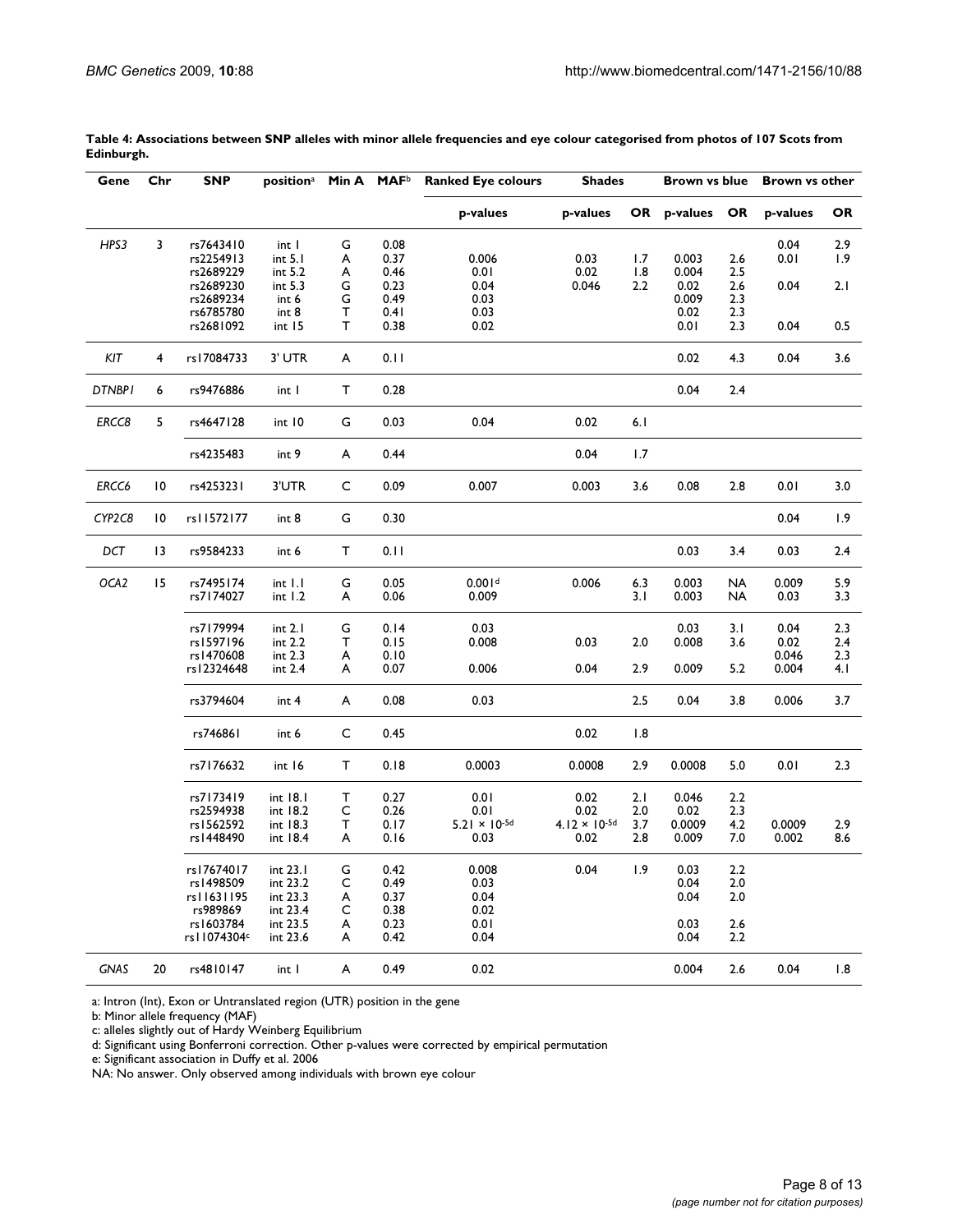MC1R is a melanocyte-specific G-protein coupled receptor for alpha-melanocyte stimulating hormone and is well established as the major determinant of red hair colour  $[9][10][11][12][13]$ . Among the numerous variants, those classified as "*R*" are highly penetrant red-hair alleles. In the Scottish population the *MC1R R*/*R* genotype showed the strongest contribution to the variance of the red/yellow correlated dimensions  $a^{*}(r^2 = 0.367)/b^{*}(r^2 = 0.163)$ (Table 3).

Associations with the a\* dimensions were also observed with SNPs in intron 1 of the *KITLG* gene. In both the Scottish and Danish populations. Another SNP near to the *KITLG* gene , rs12821256, has also been shown to be associated with hair colour in European populations from Iceland, Netherlands and The United States [4,15]. This SNP is located several hundreds of kilobases 5' of the *KITLG* gene and does not appear to be in LD with those we have analysed in intron 1 (D' = 1,  $r^2$  = 0.01). Unfortunately this SNP was not typed in our populations and so we are unable to determine whether those we analysed show a better correlation with hair colour than this previously reported one. *KITLG* encodes stem cell factor, the ligand of the KIT receptor which is essential for normal melanocyte proliferation and development [24]. Mutations of *KITLG* in mice result in deficits in melanocytes and unpigmented patches in the skin and hair and it is not unreasonable to expect that variation in expression or function of the gene in humans could result in variation of melanocyte number in the hair follicles.

The *OCA2* gene was first identified in mice, in which mutations of the gene result in a pale coat, and was later shown to be identified in patients with tyrosinase-positive albinism. The function of the gene product is not unequivocally established, but it is related to a transporter protein family which has 12 transmembrane domains and is localised to the melanosome [25]. Associations of *OCA2* and *HERC2* SNPs with hair and eye colour were found in this study, in accordance with previous reports of linkage or association [3],[4],[5],[6],[7]. The major contribution to eye colour was conveyed by two *HERC2* SNPs, rs1129038 and rs129138332, which lie about 20 kb upstream of the *OCA2* gene, and which were almost in perfect linkage disequilibrium [5,6]. Association was observed between hair colour and rs1129038 in the Danish population ( $p = 2.0 \times 10^{-6}$ , OR = 3.5), but two SNPs rs2238289 and rs916977 that were in completely linkage disequilibrium with rs1129038 (D' = 1,  $R^2$  = 0.62 and D'  $= 1$ ,  $R<sup>2</sup> = 0.64$ ) were slightly more strongly associated with dark hair colour ( $p = 8.3 \times 10^{-5}$ , OR = 3.7 and  $p = 2.2 \times 10^{-5}$  $5$ , OR = 4.0). These results support earlier results from

| Table 5: Associations between SNP alleles and dark versus light hair colour in 378 Danes. |  |
|-------------------------------------------------------------------------------------------|--|
|-------------------------------------------------------------------------------------------|--|

| Gene              | Chr. | <b>Positiona</b>        | <b>SNP</b>   | Min.allele   | <b>MAF</b> <sup>b</sup> | p-value                | <b>OR</b> <sup>e</sup> | Hair colour |
|-------------------|------|-------------------------|--------------|--------------|-------------------------|------------------------|------------------------|-------------|
| <b>MATP</b>       | 5    | Exon 5 L374F            | rs16891982   | C            | 0.02                    | 0.005                  | 7.0                    | Dark        |
|                   |      | Exon 3<br>K272E         | rs26722      | A            | 0.02                    | 0.07                   |                        | Dark        |
| HERC <sub>2</sub> | 15   | Int 12                  | rs916977c    | $\mathsf{T}$ | 0.07                    | $8.3 \times 19.5$ d    | 3.7                    | Dark        |
|                   |      | 3'UTR                   | rs   129038c | C            | 0.11                    | $2.0 \times 10^{-6}$ d | 3.5                    | Dark        |
|                   |      | Exon 78<br>$Q$ 3989 $Q$ | rs11636232   | т            | 0.46                    | 0.098                  |                        |             |
|                   |      | Int 44                  | rs2238289    | G            | 0.07                    | $2.2 \times 10^{-5}$ d | 4.0                    | Dark        |
|                   |      | Int 56                  | rs7170852    | A            | 0.09                    | $1.7 \times 10^{-5}$ d | 3.5                    | Dark        |
| OCA <sub>2</sub>  | 15   | Exon 9<br><b>W305R</b>  | rs1800401    | т            | 0.04                    | 0.75                   |                        |             |
|                   |      | Exon 13 Q419R           | rs 1800407   | A            | 0.04                    | 0.31                   |                        |             |
| <b>MCIR</b>       | 16   | 5' UTR                  | rs3212359    | A            | 0.34                    | 0.17                   |                        |             |
|                   |      | 5' UTR                  | rs3212361    | т            | 0.27                    | 0.055                  |                        |             |
|                   |      | <b>V60L</b>             | rs1805005    | A            | 0.12                    | 0.20                   |                        |             |
|                   |      | V92M                    | rs2228479    | A            | 0.07                    | 0.22                   |                        |             |
|                   |      | R <sub>15</sub> IC      | rs1805007    | T            | 0.09                    | 0.70                   |                        |             |
|                   |      | <b>R160W</b>            | rs1805008    | т            | 0.08                    | 0.055                  |                        |             |
|                   |      | <b>R163Q</b>            | rs885479     | т            | 0.04                    | 1.0                    |                        |             |
|                   |      | <b>T314T</b>            | rs2228478c   | G            | 0.09                    | 1.0                    |                        |             |

a: Intron (Int), Exon or Untranslated region (UTR) position in the gene

b: Minor allele frequency (MAF)

c: alleles slightly out of Hardy Weinberg Equilibrium

d: Significant using Bonferroni correction. Other p-values were corrected by empirical permutation

e: Odds ratios are only shown for statistically significant associations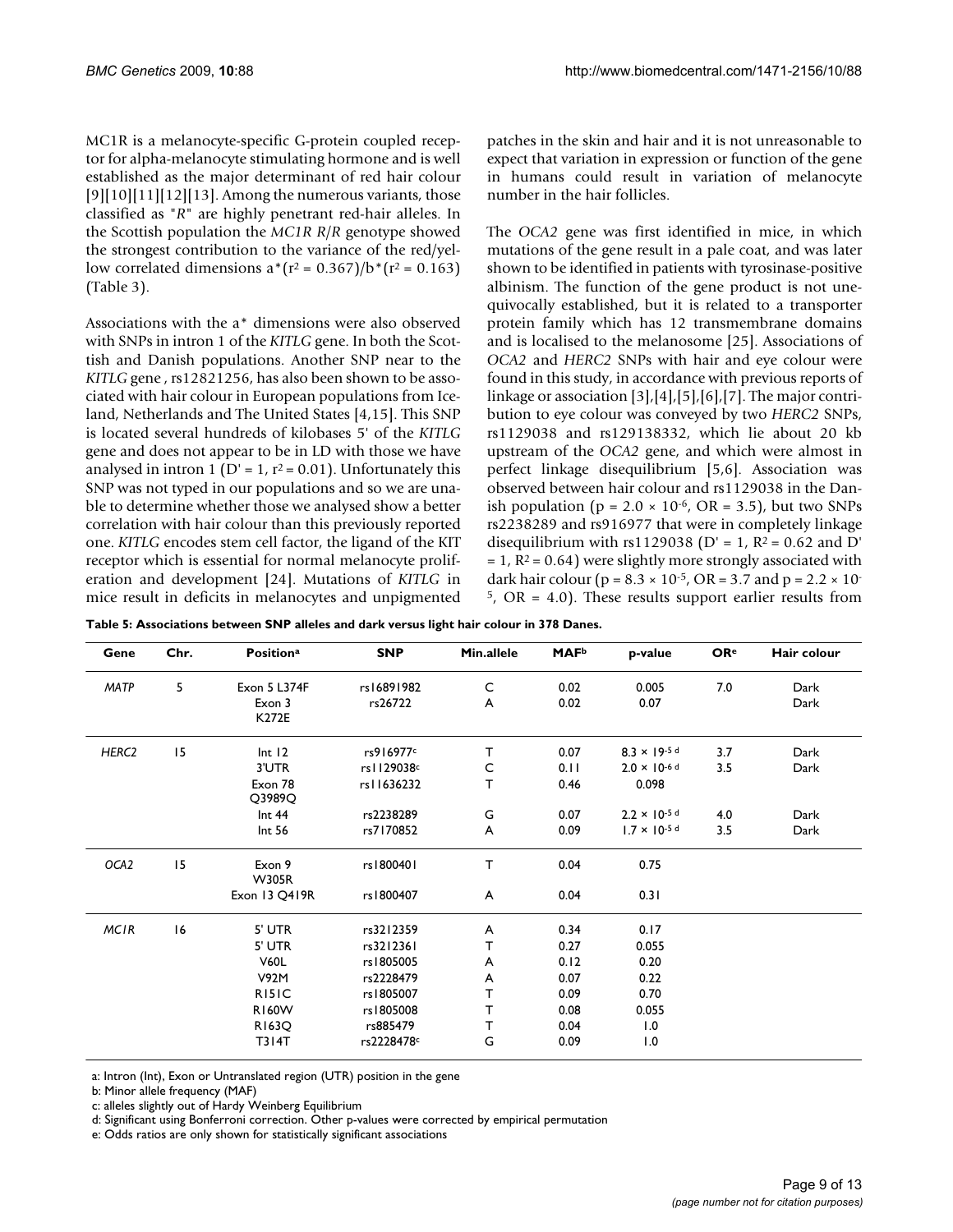| Gene          | Chr.            | <b>Positiona</b>          | <b>SNP</b>              | Min. allele  | <b>MAF</b> <sup>b</sup> | <b>Fisher's Exact</b> | <b>OR</b> <sup>d</sup> | Hair colour    |
|---------------|-----------------|---------------------------|-------------------------|--------------|-------------------------|-----------------------|------------------------|----------------|
| HPS3          | 3               | Int <sub>5</sub>          | rs2254913c              | A            | 0.45                    | 1.00                  |                        |                |
|               |                 | Int <sub>8</sub>          | rs6785780               | T.           | 0.44                    | 0.048                 | 1.6                    | Light          |
| <b>DTNBPI</b> | 6               | Exon 10<br>S191P          | rs17470454              | A            | 0.07                    | 0.32                  |                        |                |
|               |                 | Int 6                     | rs6909929               | A            | 0.42                    | 0.37                  |                        |                |
| ERCC6         | $\overline{10}$ | 3'UTR                     | rs4253231               | $\mathsf{C}$ | 0.10                    | 0.56                  |                        |                |
| CYP2C8        | $\overline{10}$ | Int 8                     | rs11572177              | G            | 0.27                    | 0.60                  |                        |                |
| <b>TYR</b>    | $\mathbf{H}$    | Int <sub>3</sub>          | rs12421746              | T.           | 0.04                    | 0.043                 | 3.1                    | Light          |
| KITLG         | 12              | Int I<br>Int <sub>1</sub> | rs10777129<br>rs1492354 | A<br>A       | 0.07<br>0.08            | 0.013<br>0.031        | 3.0<br>2.5             | Light<br>Light |
| DCT           | 13              | Int 6                     | rs9584233               | T            | 0.12                    | 1.00                  |                        |                |
| <b>GNAS</b>   | 20              | Int <sub>1</sub>          | rs4810147c              | A            | 0.50                    | 0.60                  |                        |                |
|               |                 | Int 6<br>Int 6            | rs234630<br>rs919197    | C<br>T       | 0.23<br>0.50            | 0.38<br>0.86          |                        |                |

**Table 6: Associations between SNP alleles and dark versus light hair colour in 210 Danes.**

a: Intron (Int), Exon or Untranslated region (UTR) position in the gene

b: Minor allele frequency (MAF)

c: alleles slightly out of Hardy Weinberg Equilibrium

d: Odds ratios (OR) are only calculated for statistically significant associations

Shekar and co-workers who demonstrated *OCA2* haplotypes to be more strongly associated with hair colour than rs1129038 and rs129138332 [3]. By contrast the strongest association with hair colour in the Scottish population in the *OCA2* gene were accounted for by two SNPs in intron 23 on the red dimension (a\*) rs6497233 (p =  $0.0004$ , R<sup>2</sup>  $= 0.116$ ) and rs11631195 (p = 0.0002, R<sup>2</sup> = 0.126). Linkage disequilibrium was observed between these markers ( $D' = 0.94$ ,  $R^2 = 0.79$ ). The association results from the *HERC2*/*OCA2* region suggest that the molecular mechanism affecting eye colour may not be the same as for hair colour.

Overall in the Danish population, the strongest association with hair colour was observed with the *SLC45A2* missense variant rs16891982 (OR =  $7.0$ ) followed by the *HERC2* (upstream *OCA2*) variant rs2238289 (OR = 4.0) and the *KITLG* variant rs1492354 (OR = 3.0). Associations between hair colour and SNPs in *TYR* and *SLC45A2* were only observed in the Danish population. Either of these genes, when mutant in mice or humans, result in albinism. *TYR* is the rate-limiting enzyme required for melanin synthesis whilst *SLC45A2* is a solute transporter whose substrate is unknown [25]. Absence of observed

association with these two genes in the Scottish population may well be due to the limited population sizes. The Danish population has power of 82% to detect at  $p = 0.05$ an effect of this *TYR* SNP with the observed odds ratio of 3.1 and minor allele frequency of 0.04.

We tentatively suggest a novel association between hair and eye colour and the *HPS3* gene. 7 SNPs across the whole gene showed significant association in the Scottish population. However, although initially replicated in a subset of the Danish population when extended to the whole sample we no longer detect association. *HPS3* belongs to a group of genes that are involved in biogenesis and/or maturation of multiple cellular organelles including lysosomes and melanosomes, the site of melanin synthesis and export. In the mouse, at least seventeen genes have been identified as HPS like genes, with a mutant phenotype comprising reduced pigmentation and a long bleeding time [26]. Seven of these genes have been demonstrated to be mutated in forms of the inherited, human disorder Hermansky-Pudlack syndrome (HPS), which is a syndrome with multiple disorders including oculocutaneous albinism, bleeding tendency and lysosomal dysfunction [27]. Patients with HPS type 3, and mutant in *HPS*,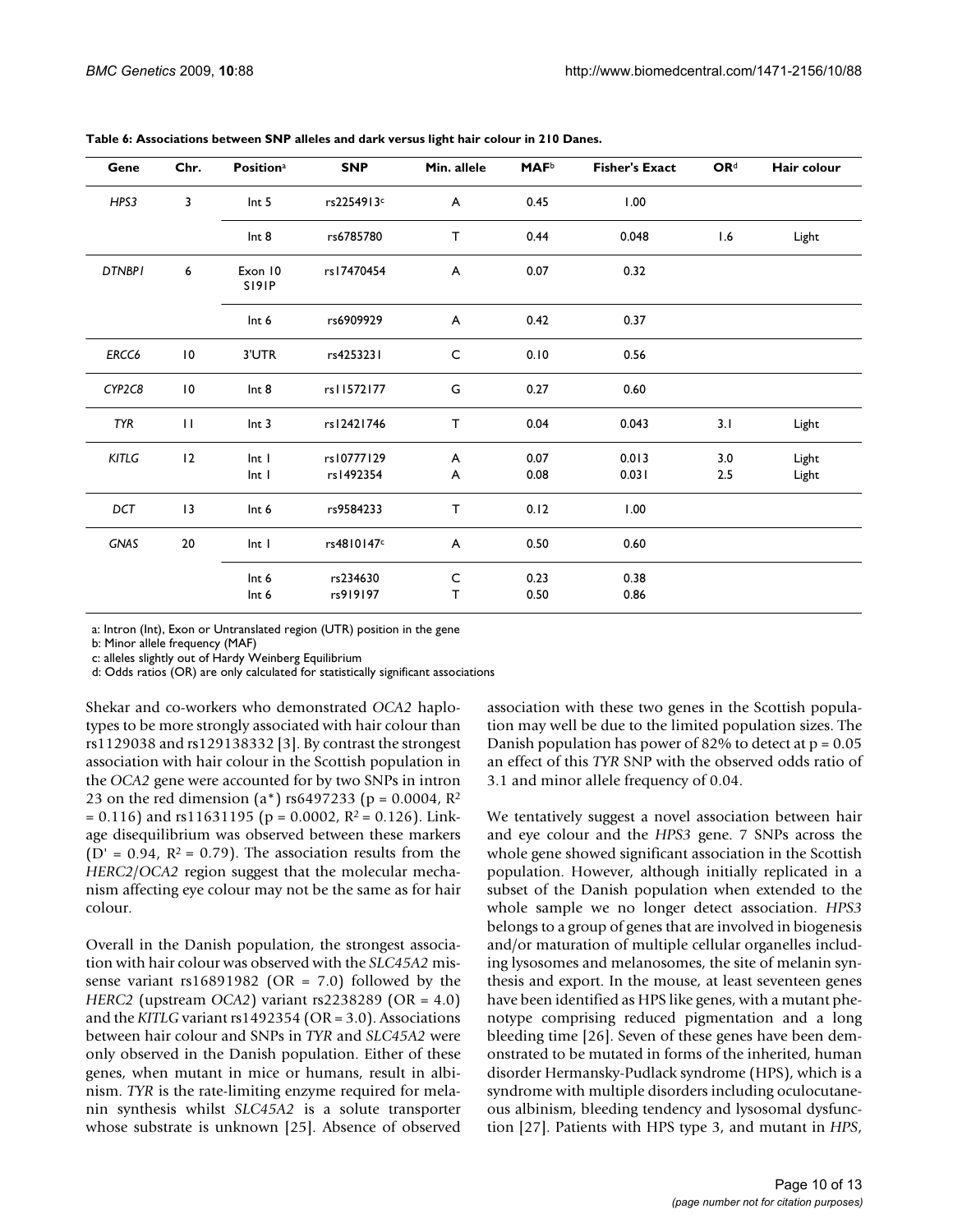A



B



**Figure 2** A: L<sup>ight</sup>ian colours were reported as black (-), reduces as black (-), red (X) and auburn (O) 3D colours were report of hair colours were reported as  $\infty$ **A: L\*(dark/light) a\*(red) b\*(yellow) values (hair colour) plotted in 3D colour space. The observer report of hair**   ${\bf colours}$  were categorised as black ( $\triangle$ ), brown ( $\bf \epsilon$ ), blonde (+), red (X) and auburn (O). B: Box plot of a $^*$  distribution among males and females. Significant deviation of the means was calculated using ANOVA.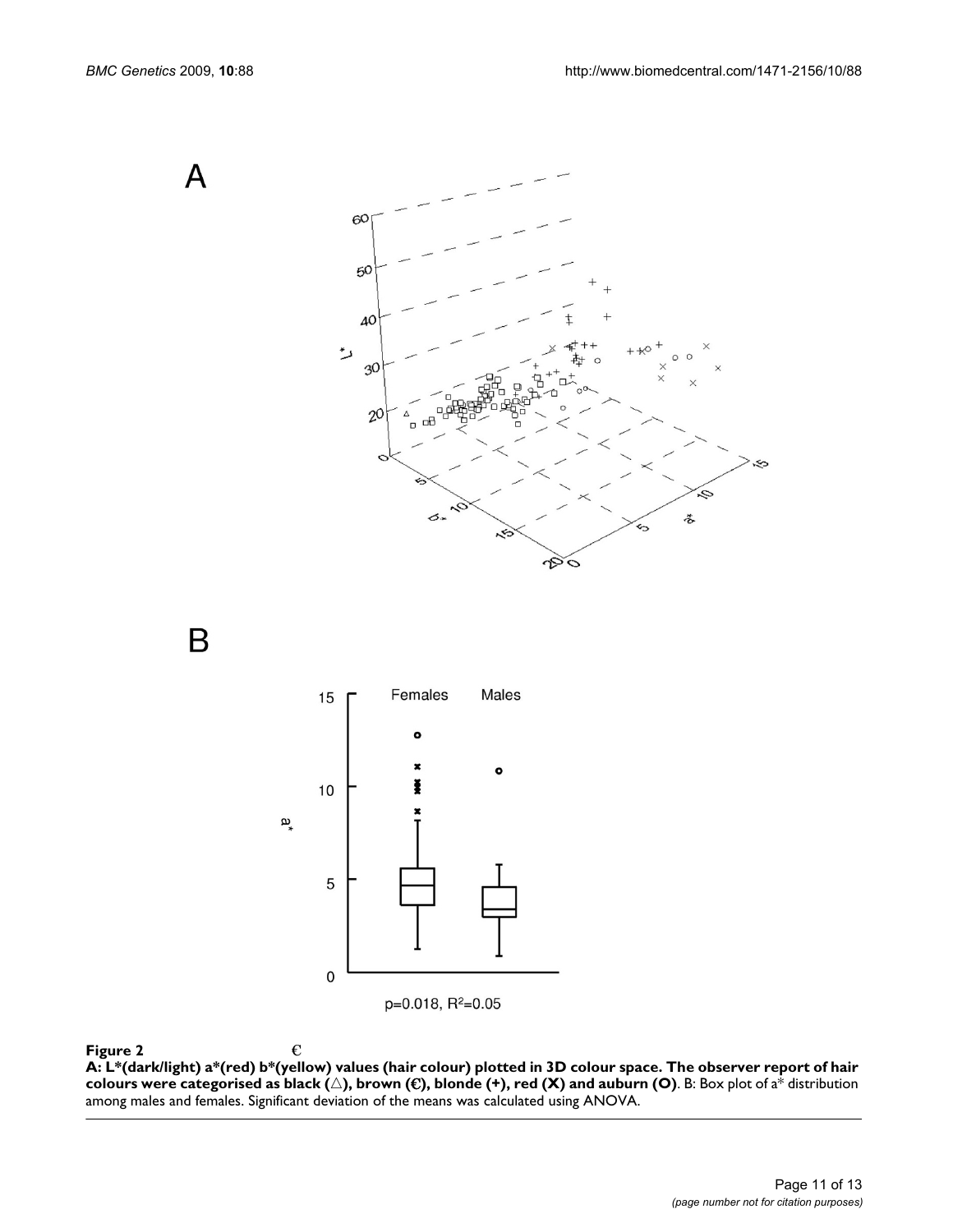

Box and whiskers plot of tristimulus colori *KITLG* **Figure 3**SNP rs1492354. Significance and varimetry L\*, a\* and b\* values (hair colour) of ance was calculated using ANOVA Scottish individuals (N = 107) with the **Box and whiskers plot of tristimulus colorimetry L\*, a\* and b\* values (hair colour) of Scottish individuals (N = 107) with the** *KITLG* **SNP rs1492354. Significance and variance was calculated using ANOVA**.

usually have mild symptoms and mice mutated in the orthologous gene (*Hps3*) have the cocoa phenotype which produces a lighter coat colour and prolonged bleeding time but does not have a lysosomal disorder [28][29][30]. We suggest that variation within the human orthologues of the 17 mouse HPS-like genes merits further detailed analysis as candidates for contributing to hair colour variation.

# **Conclusions**

We have found novel associations between SNPs in pigmentation genes previously shown to play a role in human hair and eye colour and colorimetrically assessed hair colour in a Scottish and a Danish population.

# **Competing interests**

The authors declare that they have no competing interests.

# **Authors' contributions**

All authors have read and approved the final manuscript. JM-F designed and performed experiments, analysed data and wrote the paper, nd TW designed and performed experiments, collected clinical samples and data and analysed data. NM designed experiments and analysed data, JLR designed experiments and analysed data and IJJ designed experiments, analysed data and wrote the paper.

# **Acknowledgements**

The authors would like to take the opportunity to thank Veronique Vitart for her scientific comments. This work was funded by the Copenhagen University PhD program, the Institute of Forensic Medicine and the award of a MRC (UK) Clinical Research Training Fellowship to TW.

#### **References**

- 1. Harrison GA: **Differences in human pigmentation: measurement, geographic variation and causes.** *Jounal of Investigative Dermatology* 1973, **60:**418-426.
- 2. Shekar SN, Duffy DL, Frudakis T, Montgomery GW, James MR, Sturm RA, Martin NG: **[Spectrophotometric methods for quantifying](http://www.ncbi.nlm.nih.gov/entrez/query.fcgi?cmd=Retrieve&db=PubMed&dopt=Abstract&list_uids=18435620) [pigmentation in human hair-influence of MC1R genotype](http://www.ncbi.nlm.nih.gov/entrez/query.fcgi?cmd=Retrieve&db=PubMed&dopt=Abstract&list_uids=18435620) [and environment.](http://www.ncbi.nlm.nih.gov/entrez/query.fcgi?cmd=Retrieve&db=PubMed&dopt=Abstract&list_uids=18435620)** *Photochemistry and Photobiology* 2008, **84:**719-726.
- 3. Eiberg H, Mohr J: **[Assignment of genes coding for brown eye](http://www.ncbi.nlm.nih.gov/entrez/query.fcgi?cmd=Retrieve&db=PubMed&dopt=Abstract&list_uids=8875191) [colour \(BEY2\) and brown hair colour \(HCL3\) on chromo](http://www.ncbi.nlm.nih.gov/entrez/query.fcgi?cmd=Retrieve&db=PubMed&dopt=Abstract&list_uids=8875191)[some 15q.](http://www.ncbi.nlm.nih.gov/entrez/query.fcgi?cmd=Retrieve&db=PubMed&dopt=Abstract&list_uids=8875191)** *European Journal of Human Genetics* 1996, **4:**237-241.
- 4. Shekar SN, Duffy DL, Frudakis T, Sturm RA, Zhao ZZ, Montgomery GW, Martin NG: **[Linkage and Association Analysis of Spectro](http://www.ncbi.nlm.nih.gov/entrez/query.fcgi?cmd=Retrieve&db=PubMed&dopt=Abstract&list_uids=18528436)[photometrically Quantified Hair Color in Australian Adoles](http://www.ncbi.nlm.nih.gov/entrez/query.fcgi?cmd=Retrieve&db=PubMed&dopt=Abstract&list_uids=18528436)[cents: the Effect of OCA2 and HERC2.](http://www.ncbi.nlm.nih.gov/entrez/query.fcgi?cmd=Retrieve&db=PubMed&dopt=Abstract&list_uids=18528436)** *Journal of Investigative Dermatology* 2008, **128:**2807-2814.
- 5. Sulem P, Gudbjartsson DF, Stacey SN, Helgason A, Rafnar T, Magnusson KP, Manolescu A, Karason A, Palsson A, Thorleifsson G, *et al.*: **[Genetic determinants of hair, eye and skin pigmentation in](http://www.ncbi.nlm.nih.gov/entrez/query.fcgi?cmd=Retrieve&db=PubMed&dopt=Abstract&list_uids=17952075) [Europeans.](http://www.ncbi.nlm.nih.gov/entrez/query.fcgi?cmd=Retrieve&db=PubMed&dopt=Abstract&list_uids=17952075)** *Nature Genetics* 2007, **39:**1443-1452.
- 6. Eiberg H, Troelsen J, Nielsen M, Mikkelsen A, Mengel-From J, Kjaer KW, Hansen L: **[Blue eye color in humans may be caused by a](http://www.ncbi.nlm.nih.gov/entrez/query.fcgi?cmd=Retrieve&db=PubMed&dopt=Abstract&list_uids=18172690) [perfectly associated founder mutation in a regulatory ele](http://www.ncbi.nlm.nih.gov/entrez/query.fcgi?cmd=Retrieve&db=PubMed&dopt=Abstract&list_uids=18172690)ment located within the HERC2 gene inhibiting OCA2 [expression.](http://www.ncbi.nlm.nih.gov/entrez/query.fcgi?cmd=Retrieve&db=PubMed&dopt=Abstract&list_uids=18172690)** *Human Genetics* 2008, **123:**177-187.
- 7. Sturm RA, Duffy DL, Zhao ZZ, Leite FPN, Stark MS, Hayward NK, Martin NG, Montgomery GW: **[A single SNP in an evolutionary](http://www.ncbi.nlm.nih.gov/entrez/query.fcgi?cmd=Retrieve&db=PubMed&dopt=Abstract&list_uids=18252222) [conserved region within intron 86 of the HERC2 gene deter](http://www.ncbi.nlm.nih.gov/entrez/query.fcgi?cmd=Retrieve&db=PubMed&dopt=Abstract&list_uids=18252222)[mines human blue-brown eye color.](http://www.ncbi.nlm.nih.gov/entrez/query.fcgi?cmd=Retrieve&db=PubMed&dopt=Abstract&list_uids=18252222)** *American Journal of Human Genetics* 2008, **82:**424-431.
- 8. Kayser M, Liu F, Cecile A, Janssens JW, Rivadeneira F, Lao O, van Duijn K, Vermeulen M, Arp P, Jhamai MM, *et al.*: **[Three genome](http://www.ncbi.nlm.nih.gov/entrez/query.fcgi?cmd=Retrieve&db=PubMed&dopt=Abstract&list_uids=18252221)[wide association studies and a linkage analysis identify](http://www.ncbi.nlm.nih.gov/entrez/query.fcgi?cmd=Retrieve&db=PubMed&dopt=Abstract&list_uids=18252221) [HERC2 as a human iris color gene.](http://www.ncbi.nlm.nih.gov/entrez/query.fcgi?cmd=Retrieve&db=PubMed&dopt=Abstract&list_uids=18252221)** *American Journal of Human Genetics* 2008, **82:**411-423.
- 9. Valverde P, Healy E, Jackson I, Rees JL, Thody AJ: **[Variants of the](http://www.ncbi.nlm.nih.gov/entrez/query.fcgi?cmd=Retrieve&db=PubMed&dopt=Abstract&list_uids=7581459) [Melanocyte-Stimulating Hormone-Receptor Gene Are](http://www.ncbi.nlm.nih.gov/entrez/query.fcgi?cmd=Retrieve&db=PubMed&dopt=Abstract&list_uids=7581459) [Associated with Red Hair and Fair Skin in Humans.](http://www.ncbi.nlm.nih.gov/entrez/query.fcgi?cmd=Retrieve&db=PubMed&dopt=Abstract&list_uids=7581459)** *Nature Genetics* 1995, **11:**328-330.
- 10. Flanagan N, Healy E, Ray A, Philips S, Todd C, Jackson IJ, Birch-Machin MA, Rees JL: **[Pleiotropic effects of the melanocortin 1 recep](http://www.ncbi.nlm.nih.gov/entrez/query.fcgi?cmd=Retrieve&db=PubMed&dopt=Abstract&list_uids=11030758)-**